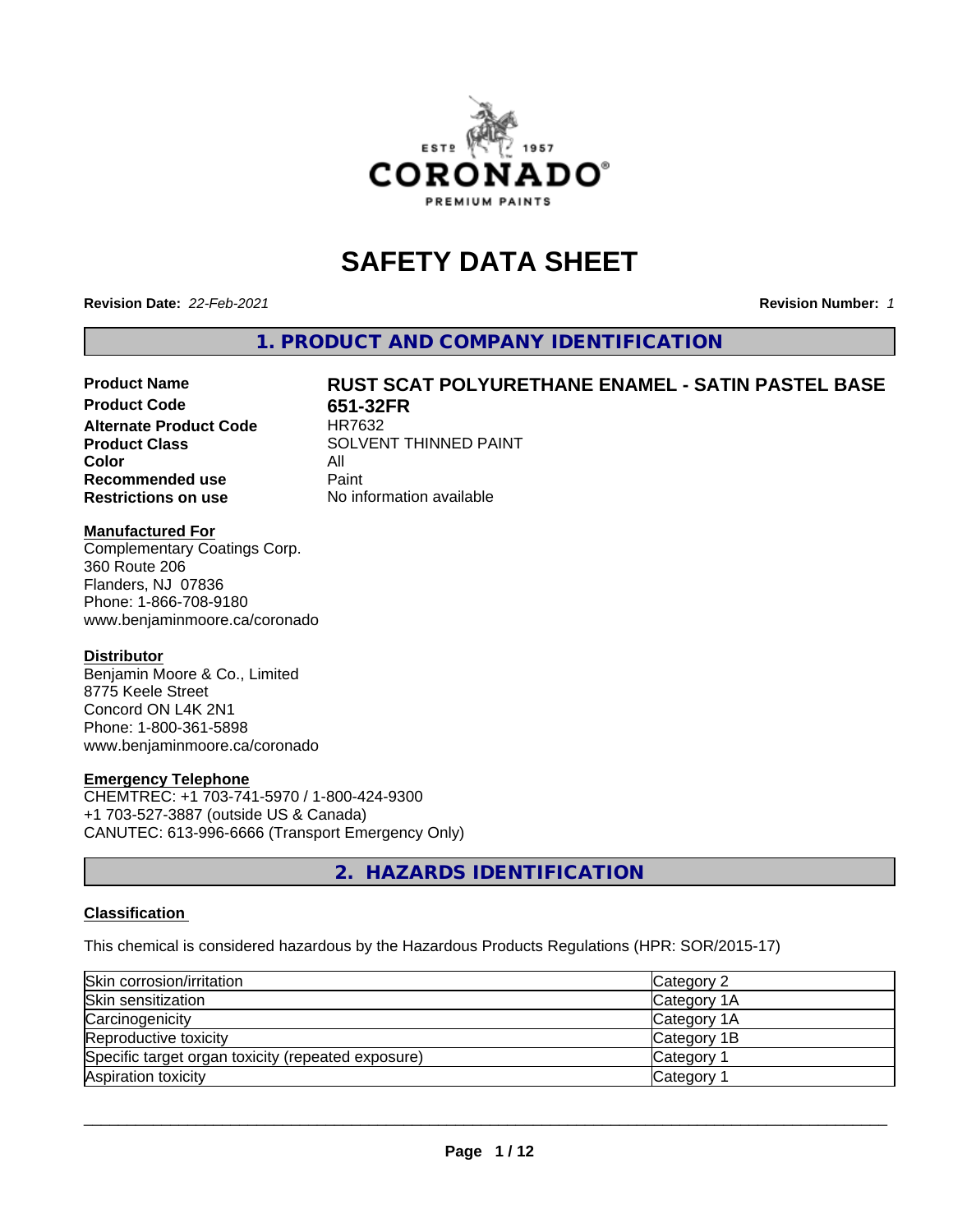| --<br><br>Flar<br>liquids <sup>.</sup><br>nable                               | $-$<br>-16 |
|-------------------------------------------------------------------------------|------------|
| .<br>Physica<br>classified<br>___<br>herwise<br>not<br>otr<br>nazard<br>ડાઉતા | -10        |

#### **Label elements**

# **Danger**

#### **Hazard statements**

Causes skin irritation May cause an allergic skin reaction May cause cancer May damage fertility or the unborn child Causes damage to organs through prolonged or repeated exposure May be fatal if swallowed and enters airways Flammable liquid and vapor Risk of spontaneous combustion



**Appearance** liquid **Odor** solvent

#### **Precautionary Statements - Prevention**

Obtain special instructions before use

Do not handle until all safety precautions have been read and understood

Use personal protective equipment as required

Wash face, hands and any exposed skin thoroughly after handling

Contaminated work clothing should not be allowed out of the workplace

Wear protective gloves

Do not breathe dust/fume/gas/mist/vapors/spray

Do not eat, drink or smoke when using this product

Keep away from heat, hot surfaces, sparks, open flames and other ignition sources. No smoking

Keep container tightly closed

Ground/bond container and receiving equipment

Use explosion-proof electrical/ventilating/lighting/equipment

Use only non-sparking tools

Take precautionary measures against static discharge

Immediately after use, place rags, steel wool or waste used with this product in a sealed water-filled metal container or lay flat to dry.

### **Precautionary Statements - Response**

IF exposed or concerned: Get medical advice/attention **Skin**

If skin irritation or rash occurs: Get medical advice/attention

IF ON SKIN (or hair): Remove/Take off immediately all contaminated clothing. Rinse skin with water/shower

Wash contaminated clothing before reuse

#### **Ingestion**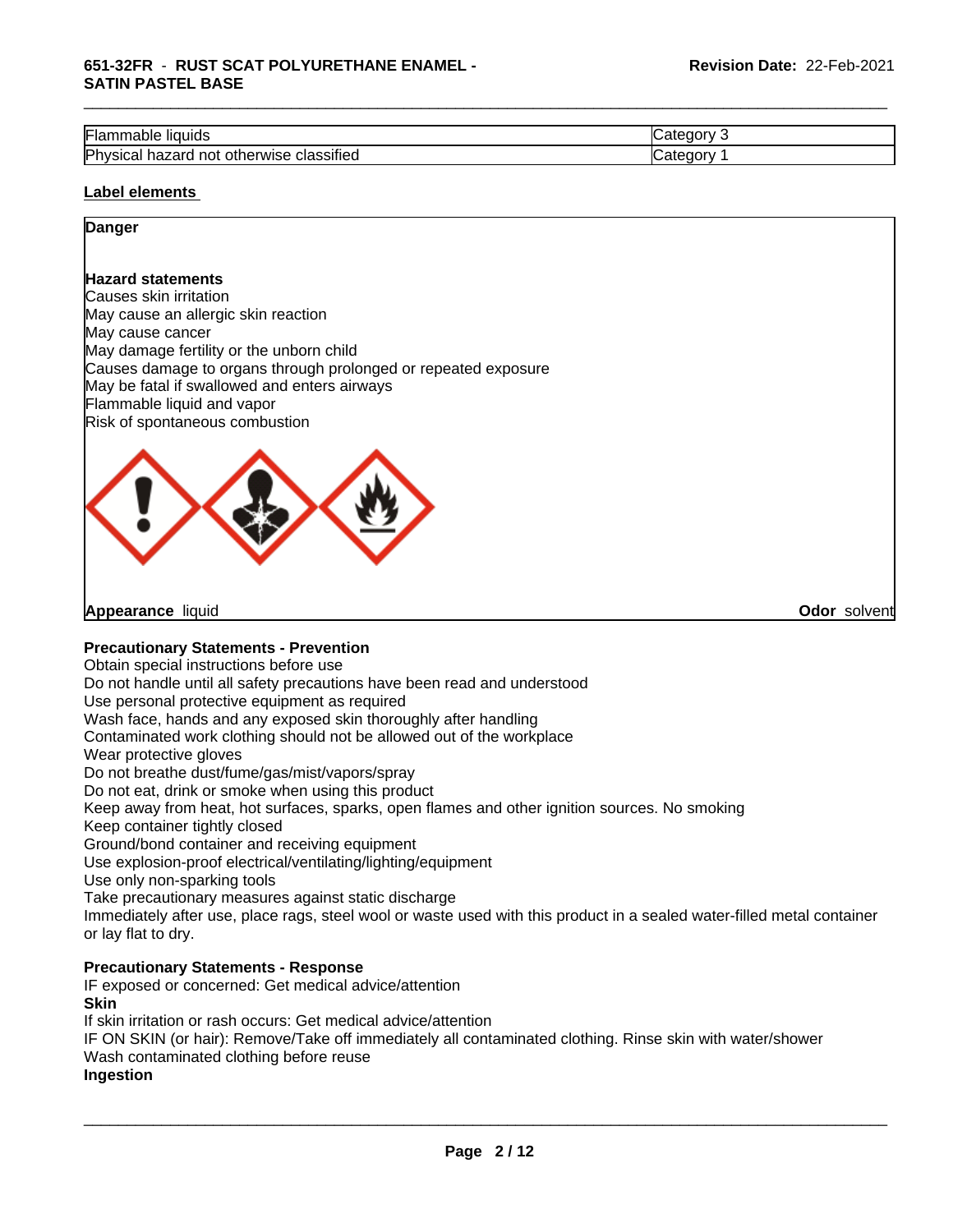IF SWALLOWED: Immediately call a POISON CENTER or doctor/physician Do NOT induce vomiting **Fire** In case of fire: Use CO2, dry chemical, or foam for extinction

**Precautionary Statements - Storage**

Store locked up Store in a well-ventilated place. Keep cool

#### **Precautionary Statements - Disposal**

Dispose of contents/container to an approved waste disposal plant

Materials such as rags used with this product may begin to burn by themselves. After use, put rags in water or lay flat to dry, then discard.

\_\_\_\_\_\_\_\_\_\_\_\_\_\_\_\_\_\_\_\_\_\_\_\_\_\_\_\_\_\_\_\_\_\_\_\_\_\_\_\_\_\_\_\_\_\_\_\_\_\_\_\_\_\_\_\_\_\_\_\_\_\_\_\_\_\_\_\_\_\_\_\_\_\_\_\_\_\_\_\_\_\_\_\_\_\_\_\_\_\_\_\_\_

#### **Other information**

No information available

# **3. COMPOSITION INFORMATION ON COMPONENTS**

| <b>Chemical name</b>                          | CAS No.       | Weight-%      | Hazardous Material<br>registry number<br>(HMIRA registry #) | Date HMIRA filed and<br>Information Review Act date exemption granted<br>(if applicable) |
|-----------------------------------------------|---------------|---------------|-------------------------------------------------------------|------------------------------------------------------------------------------------------|
| Titanium dioxide                              | 13463-67-7    | $10 - 30%$    |                                                             |                                                                                          |
| Talc                                          | 14807-96-6    | $10 - 30%$    |                                                             |                                                                                          |
| Distillates, petroleum,<br>hydrotreated light | 64742-47-8    | $10 - 30%$    |                                                             |                                                                                          |
| Stoddard solvent                              | 8052-41-3     | $5 - 10%$     |                                                             | ۰                                                                                        |
| Hydrotreated heavy naphtha,<br>petroleum      | 64742-48-9    | $1 - 5%$      |                                                             |                                                                                          |
| Limestone                                     | 1317-65-3     | - 5%          |                                                             |                                                                                          |
| Solvent naphtha, petroleum,<br>light aromatic | 64742-95-6    | - 5%          |                                                             |                                                                                          |
| 1,2,4-Trimethylbenzene                        | $95 - 63 - 6$ | $1 - 5%$      |                                                             |                                                                                          |
| Silica amorphous                              | 7631-86-9     | $1 - 5%$      |                                                             |                                                                                          |
| Zinc phosphate                                | 7779-90-0     | $0.25 - 0.5%$ |                                                             |                                                                                          |
| Silica, crystalline                           | 14808-60-7    | $0.1 - 0.25%$ |                                                             |                                                                                          |
| Cobalt bis(2-ethylhexanoate)                  | 136-52-7      | $0.1 - 0.25%$ |                                                             | -                                                                                        |
| Trimethylolpropane                            | 77-99-6       | $0.1 - 0.25%$ | $\overline{\phantom{a}}$                                    | -                                                                                        |

#### **Confidential Business Information note**

\*The exact percentage (concentration) of composition has been withheld as a trade secret

 $\overline{\phantom{a}}$  ,  $\overline{\phantom{a}}$  ,  $\overline{\phantom{a}}$  ,  $\overline{\phantom{a}}$  ,  $\overline{\phantom{a}}$  ,  $\overline{\phantom{a}}$  ,  $\overline{\phantom{a}}$  ,  $\overline{\phantom{a}}$  ,  $\overline{\phantom{a}}$  ,  $\overline{\phantom{a}}$  ,  $\overline{\phantom{a}}$  ,  $\overline{\phantom{a}}$  ,  $\overline{\phantom{a}}$  ,  $\overline{\phantom{a}}$  ,  $\overline{\phantom{a}}$  ,  $\overline{\phantom{a}}$ 

**4. FIRST AID MEASURES**

**General Advice If symptoms persist, call a physician. Show this safety data If** symptoms persist, call a physician. Show this safety data sheet to the doctor in attendance.

**Eye Contact Immediately flush with plenty of water. After initial flushing,** remove any contact lenses and continue flushing for at least 15 minutes. Keep eye wide open while rinsing. If symptoms persist, call a physician.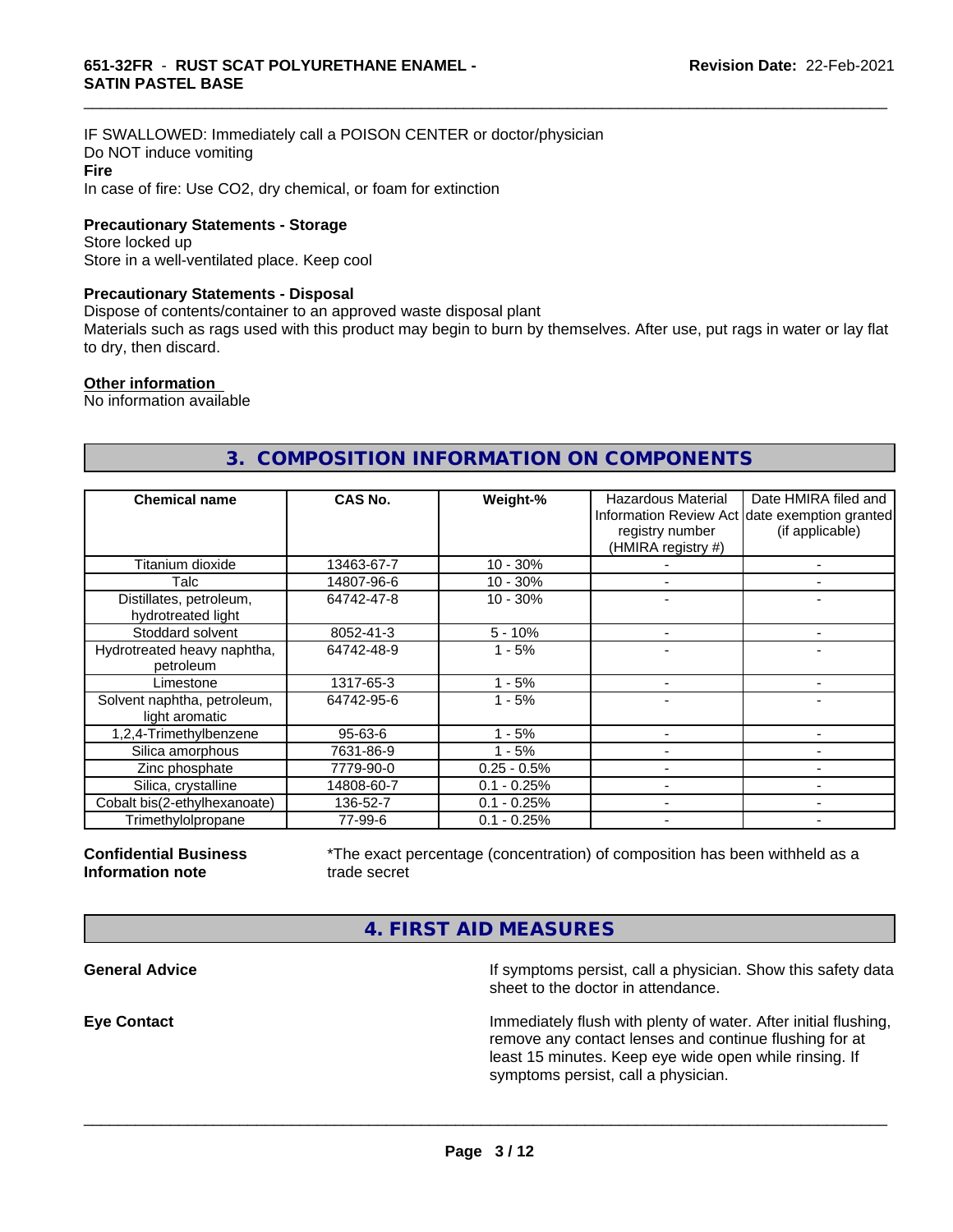| <b>Skin Contact</b>                    | Wash off immediately with soap and plenty of water while<br>removing all contaminated clothes and shoes. If skin<br>irritation persists, call a physician. Wash clothing before<br>reuse. Destroy contaminated articles such as shoes. |
|----------------------------------------|----------------------------------------------------------------------------------------------------------------------------------------------------------------------------------------------------------------------------------------|
| <b>Inhalation</b>                      | Move to fresh air. If symptoms persist, call a physician.<br>If not breathing, give artificial respiration. Call a physician<br>immediately.                                                                                           |
| Ingestion                              | Clean mouth with water and afterwards drink plenty of<br>water. Do not induce vomiting without medical advice.<br>Never give anything by mouth to an unconscious person.<br>Consult a physician.                                       |
| <b>Protection Of First-Aiders</b>      | Use personal protective equipment.                                                                                                                                                                                                     |
| <b>Most Important Symptoms/Effects</b> | May cause allergic skin reaction.                                                                                                                                                                                                      |
| <b>Notes To Physician</b>              | Treat symptomatically.                                                                                                                                                                                                                 |

**5. FIRE-FIGHTING MEASURES**

| <b>Suitable Extinguishing Media</b>                                              | surrounding environment.       | Foam, dry powder or water. Use extinguishing measures<br>that are appropriate to local circumstances and the                                                                                                                                |  |
|----------------------------------------------------------------------------------|--------------------------------|---------------------------------------------------------------------------------------------------------------------------------------------------------------------------------------------------------------------------------------------|--|
| Protective equipment and precautions for firefighters                            | and full protective gear.      | As in any fire, wear self-contained breathing apparatus<br>pressure-demand, MSHA/NIOSH (approved or equivalent)                                                                                                                             |  |
| <b>Specific Hazards Arising From The Chemical</b>                                | vapors.                        | Combustible material. Closed containers may rupture if<br>exposed to fire or extreme heat. Keep product and empty<br>container away from heat and sources of ignition. Thermal<br>decomposition can lead to release of irritating gases and |  |
| Sensitivity to mechanical impact                                                 | No                             |                                                                                                                                                                                                                                             |  |
| Sensitivity to static discharge                                                  | Yes                            |                                                                                                                                                                                                                                             |  |
| <b>Flash Point Data</b><br>Flash point (°F)<br>Flash Point (°C)<br><b>Method</b> | 102<br>39<br><b>PMCC</b>       |                                                                                                                                                                                                                                             |  |
| <b>Flammability Limits In Air</b>                                                |                                |                                                                                                                                                                                                                                             |  |
| Lower flammability limit:<br><b>Upper flammability limit:</b>                    | Not available<br>Not available |                                                                                                                                                                                                                                             |  |
| Health: 2<br><b>Flammability: 2</b><br><b>NFPA</b>                               | Instability: 0                 | <b>Special: Not Applicable</b>                                                                                                                                                                                                              |  |
|                                                                                  |                                |                                                                                                                                                                                                                                             |  |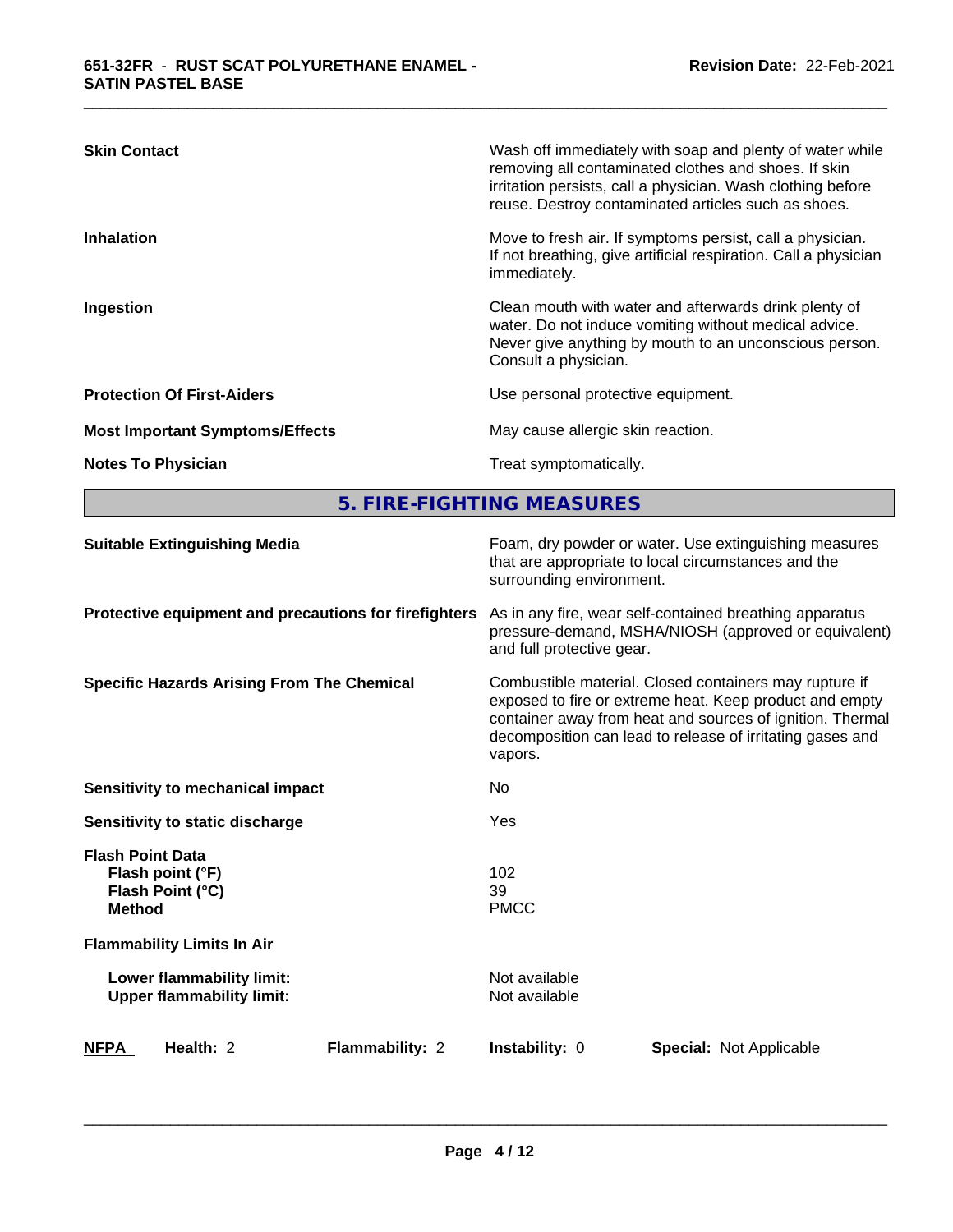#### **NFPA Legend**

- 0 Not Hazardous
- 1 Slightly
- 2 Moderate
- 3 High
- 4 Severe

*The ratings assigned are only suggested ratings, the contractor/employer has ultimate responsibilities for NFPA ratings where this system is used.*

\_\_\_\_\_\_\_\_\_\_\_\_\_\_\_\_\_\_\_\_\_\_\_\_\_\_\_\_\_\_\_\_\_\_\_\_\_\_\_\_\_\_\_\_\_\_\_\_\_\_\_\_\_\_\_\_\_\_\_\_\_\_\_\_\_\_\_\_\_\_\_\_\_\_\_\_\_\_\_\_\_\_\_\_\_\_\_\_\_\_\_\_\_

*Additional information regarding the NFPA rating system is available from the National Fire Protection Agency (NFPA) at www.nfpa.org.*

### **6. ACCIDENTAL RELEASE MEASURES**

| <b>Personal Precautions</b>      | Use personal protective equipment. Remove all sources of<br>ignition.                                                                                                                                                                                                                                            |
|----------------------------------|------------------------------------------------------------------------------------------------------------------------------------------------------------------------------------------------------------------------------------------------------------------------------------------------------------------|
| <b>Other Information</b>         | Prevent further leakage or spillage if safe to do so. Do not<br>allow material to contaminate ground water system.<br>Prevent product from entering drains. Do not flush into<br>surface water or sanitary sewer system. Local authorities<br>should be advised if significant spillages cannot be<br>contained. |
| <b>Environmental precautions</b> | See Section 12 for additional Ecological Information.                                                                                                                                                                                                                                                            |
| <b>Methods for Cleaning Up</b>   | Dam up. Soak up with inert absorbent material. Pick up<br>and transfer to properly labeled containers. Clean<br>contaminated surface thoroughly.                                                                                                                                                                 |

# **7. HANDLING AND STORAGE**

| <b>Handling</b>               | Use only in area provided with appropriate exhaust<br>ventilation. Do not breathe vapors or spray mist. Wear<br>personal protective equipment. Take precautionary<br>measures against static discharges. To avoid ignition of<br>vapors by static electricity discharge, all metal parts of the<br>equipment must be grounded. Keep away from open<br>flames, hot surfaces and sources of ignition. |
|-------------------------------|-----------------------------------------------------------------------------------------------------------------------------------------------------------------------------------------------------------------------------------------------------------------------------------------------------------------------------------------------------------------------------------------------------|
| <b>Storage</b>                | Keep containers tightly closed in a dry, cool and<br>well-ventilated place. Keep away from heat. Keep away<br>from open flames, hot surfaces and sources of ignition.<br>Keep in properly labeled containers. Keep out of the reach<br>of children.                                                                                                                                                 |
|                               | <b>DANGER</b> - Rags, steel wool or waste soaked with this<br>product may spontaneously catch fire if improperly<br>discarded. Immediately after use, place rags, steel wool or<br>waste in a sealed water-filled metal container.                                                                                                                                                                  |
| <b>Incompatible Materials</b> | Incompatible with strong acids and bases and strong<br>oxidizing agents.                                                                                                                                                                                                                                                                                                                            |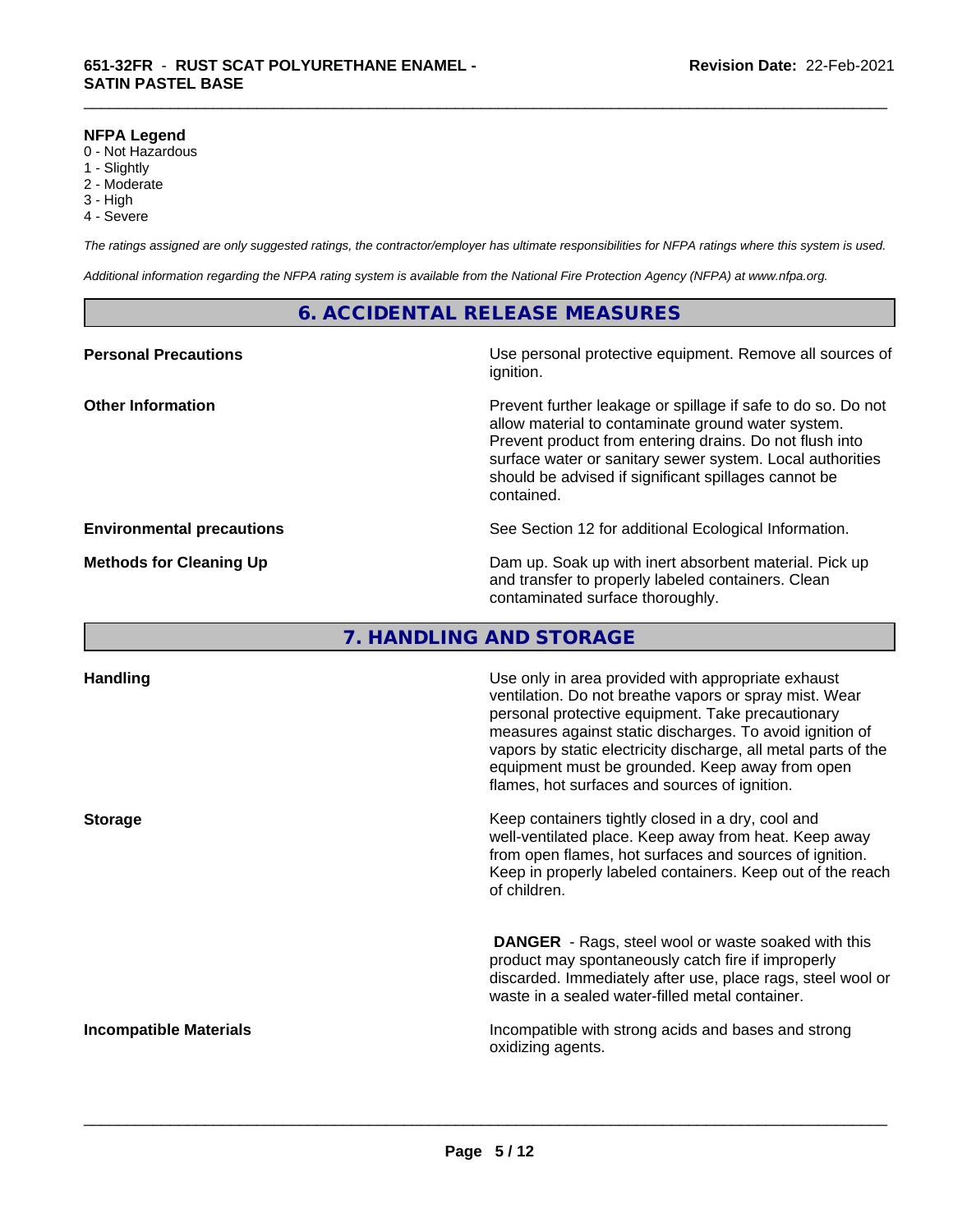# **8. EXPOSURE CONTROLS/PERSONAL PROTECTION**

\_\_\_\_\_\_\_\_\_\_\_\_\_\_\_\_\_\_\_\_\_\_\_\_\_\_\_\_\_\_\_\_\_\_\_\_\_\_\_\_\_\_\_\_\_\_\_\_\_\_\_\_\_\_\_\_\_\_\_\_\_\_\_\_\_\_\_\_\_\_\_\_\_\_\_\_\_\_\_\_\_\_\_\_\_\_\_\_\_\_\_\_\_

#### **Exposure Limits**

| <b>Chemical name</b>                          | <b>ACGIH TLV</b>                                                                                                                              | <b>Alberta</b>                                 | <b>British Columbia</b>                                                                 | Ontario                        | Quebec                                           |
|-----------------------------------------------|-----------------------------------------------------------------------------------------------------------------------------------------------|------------------------------------------------|-----------------------------------------------------------------------------------------|--------------------------------|--------------------------------------------------|
| Titanium dioxide                              | TWA: $10 \text{ mg/m}^3$                                                                                                                      | 10 mg/m $3 - TWA$                              | 10 mg/m $3$ - TWA<br>$3$ mg/m $3$ - TWA                                                 | 10 mg/m $3$ - TWA              | 10 mg/m $3$ - TWAEV                              |
| Talc                                          | TWA: $2 \text{ mg/m}^3$<br>particulate matter<br>containing no<br>asbestos and <1%<br>crystalline silica,<br>respirable particulate<br>matter | $2$ mg/m <sup>3</sup> - TWA                    | $2 \text{ mg/m}^3$ - TWA                                                                | $2$ mg/m <sup>3</sup> - TWA    | 3 mg/m <sup>3</sup> - TWAEV                      |
| Distillates, petroleum,<br>hydrotreated light | N/E                                                                                                                                           | N/E                                            | $200 \text{ mg/m}^3$ - TWA<br>Skin absorption can<br>contribute to overall<br>exposure. | N/E                            | N/E                                              |
| Stoddard solvent                              | TWA: 100 ppm                                                                                                                                  | 100 ppm - TWA<br>$572$ mg/m <sup>3</sup> - TWA | $290$ mg/m <sup>3</sup> - TWA<br>580 mg/m <sup>3</sup> - STEL                           | 525 mg/m $3$ - TWA             | 100 ppm - TWAEV<br>525 mg/m <sup>3</sup> - TWAEV |
| Limestone                                     | N/E                                                                                                                                           | 10 mg/m $3 - TWA$                              | 10 mg/m $3$ - TWA<br>$3$ mg/m $3$ - TWA<br>$20 \text{ mg/m}^3$ - STEL                   | N/E                            | 10 mg/m $3$ - TWAEV                              |
| Silica, crystalline                           | TWA: 0.025 mg/m <sup>3</sup><br>respirable particulate<br>matter                                                                              | $0.025$ mg/m <sup>3</sup> - TWA                | $0.025$ mg/m <sup>3</sup> - TWA                                                         | $0.10$ mg/m <sup>3</sup> - TWA | $0.1$ mg/m <sup>3</sup> - TWAEV                  |

#### **Legend**

ACGIH - American Conference of Governmental Industrial Hygienists Alberta - Alberta Occupational Exposure Limits British Columbia - British Columbia Occupational Exposure Limits Ontario - Ontario Occupational Exposure Limits Quebec - Quebec Occupational Exposure Limits N/E - Not established

#### **Personal Protective Equipment**

**Engineering Measures Ensure adequate ventilation, especially in confined areas.** 

**Eye/Face Protection** Safety glasses with side-shields. If splashes are likely to occur, wear: Tightly fitting safety goggles **Skin Protection Skin Protection Skin Protective gloves.** Long sleeved clothing. Protective gloves. **Respiratory Protection In operations where exposure limits are exceeded, use a** NIOSH approved respirator that has been selected by a technically qualified person for the specific work conditions. When spraying the product or applying in confined areas, wear a NIOSH approved respirator specified for paint spray or organic vapors.

**Hygiene Measures Avoid contact with skin, eyes and clothing. Remove and Avoid contact with skin, eyes and clothing. Remove and Avoid contact with skin, eyes and clothing. Remove and** wash contaminated clothing before re-use. Wash thoroughly after handling. When using do not eat, drink or smoke.

**9. PHYSICAL AND CHEMICAL PROPERTIES**

**Appearance** liquid **Odor** solvent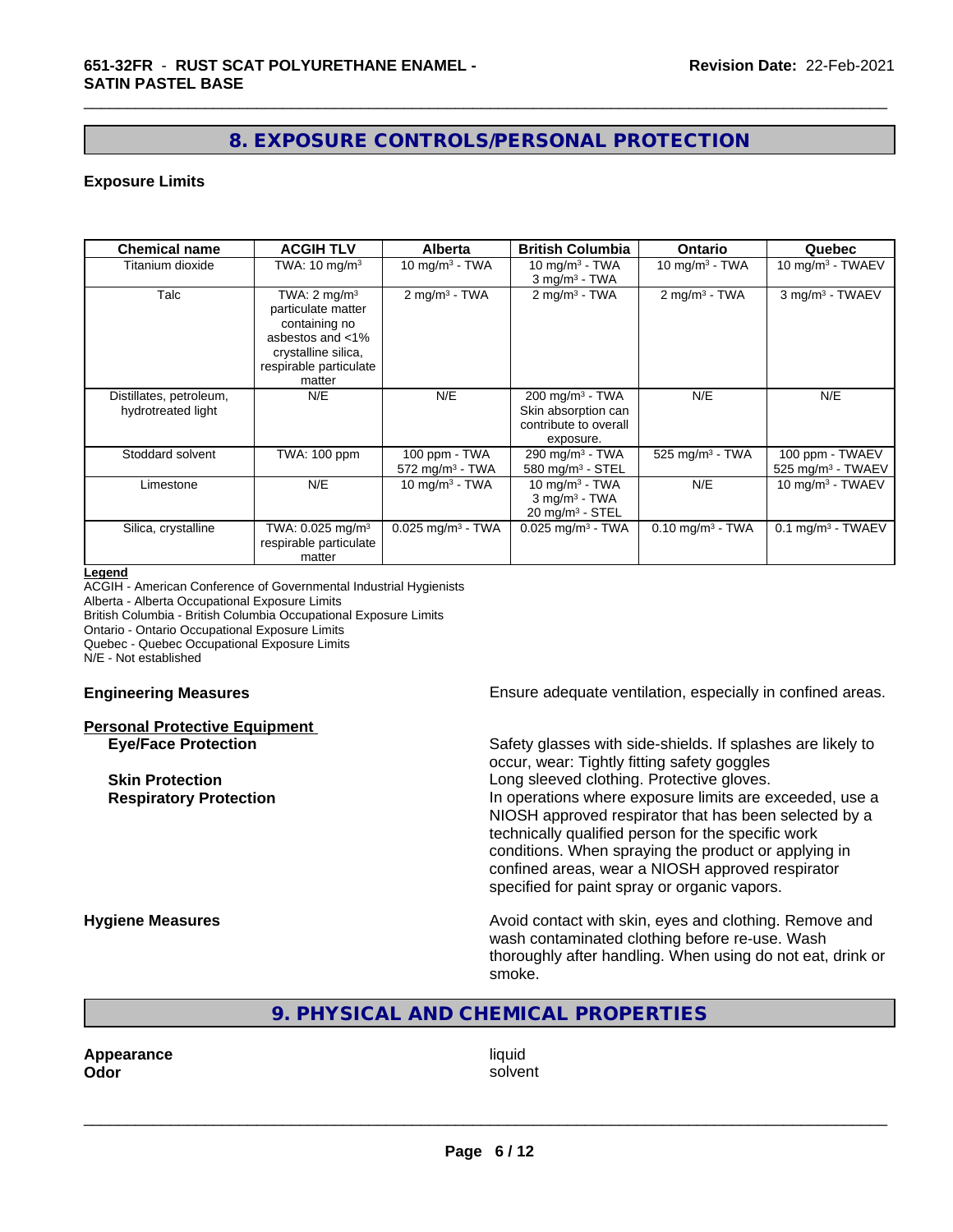#### **651-32FR** - **RUST SCAT POLYURETHANE ENAMEL - SATIN PASTEL BASE**

**Odor Threshold**<br> **Density (Ibs/gal)**<br> **Density (Ibs/gal)**<br> **No information available**<br>
10.95 - 11.05 **Density (Ibs/gal)** 10.95 - 11.05<br> **Specific Gravity** 1.31 - 1.33 **Specific Gravity**<br>pH **Viscosity (cps)** No information available in the Viscosity (cps) **Solubility(ies)** No information available **Water solubility** No information available **Evaporation Rate No information available No information available Vapor pressure** No information available **No information** available **Vapor density No information available No information available Wt. % Solids** 65 - 75 **Vol. % Solids** 45 - 55 **Wt. % Volatiles** 25 - 35<br> **Vol. % Volatiles** 25 - 35 **Vol. % Volatiles VOC Regulatory Limit (g/L)** < 400 **Boiling Point (°F)** 279 **Boiling Point (°C)** 137 **Freezing point (°F)** The state of the Monometer No information available **Freezing Point (°C)** No information available **Flash point (°F)** 102 **Flash Point (°C)** 39 **Method** PMCC **Flammability (solid, gas)** Not applicable **Upper flammability limit:**<br> **Lower flammability limit:**<br>
Not applicable<br>
Not applicable **Lower flammability limit:**<br> **Autoignition Temperature (°F)**<br>
Mo information available **Autoignition Temperature (°F) Autoignition Temperature (°C)** No information available **Decomposition Temperature (°F)** No information available **Decomposition Temperature (°C)** No information available **Partition coefficient** and the settlement of the Non-Information available

**No information available** 

\_\_\_\_\_\_\_\_\_\_\_\_\_\_\_\_\_\_\_\_\_\_\_\_\_\_\_\_\_\_\_\_\_\_\_\_\_\_\_\_\_\_\_\_\_\_\_\_\_\_\_\_\_\_\_\_\_\_\_\_\_\_\_\_\_\_\_\_\_\_\_\_\_\_\_\_\_\_\_\_\_\_\_\_\_\_\_\_\_\_\_\_\_

# **10. STABILITY AND REACTIVITY**

| Stable under normal conditions. Hazardous polymerisation<br><b>Chemical Stability</b><br>does not occur.                |
|-------------------------------------------------------------------------------------------------------------------------|
| Keep away from open flames, hot surfaces, static<br><b>Conditions to avoid</b><br>electricity and sources of ignition.  |
| <b>Incompatible Materials</b><br>Incompatible with strong acids and bases and strong<br>oxidizing agents.               |
| Thermal decomposition can lead to release of irritating<br><b>Hazardous Decomposition Products</b><br>gases and vapors. |
| None under normal conditions of use.<br><b>Possibility of hazardous reactions</b>                                       |

# **11. TOXICOLOGICAL INFORMATION**

**Product Information**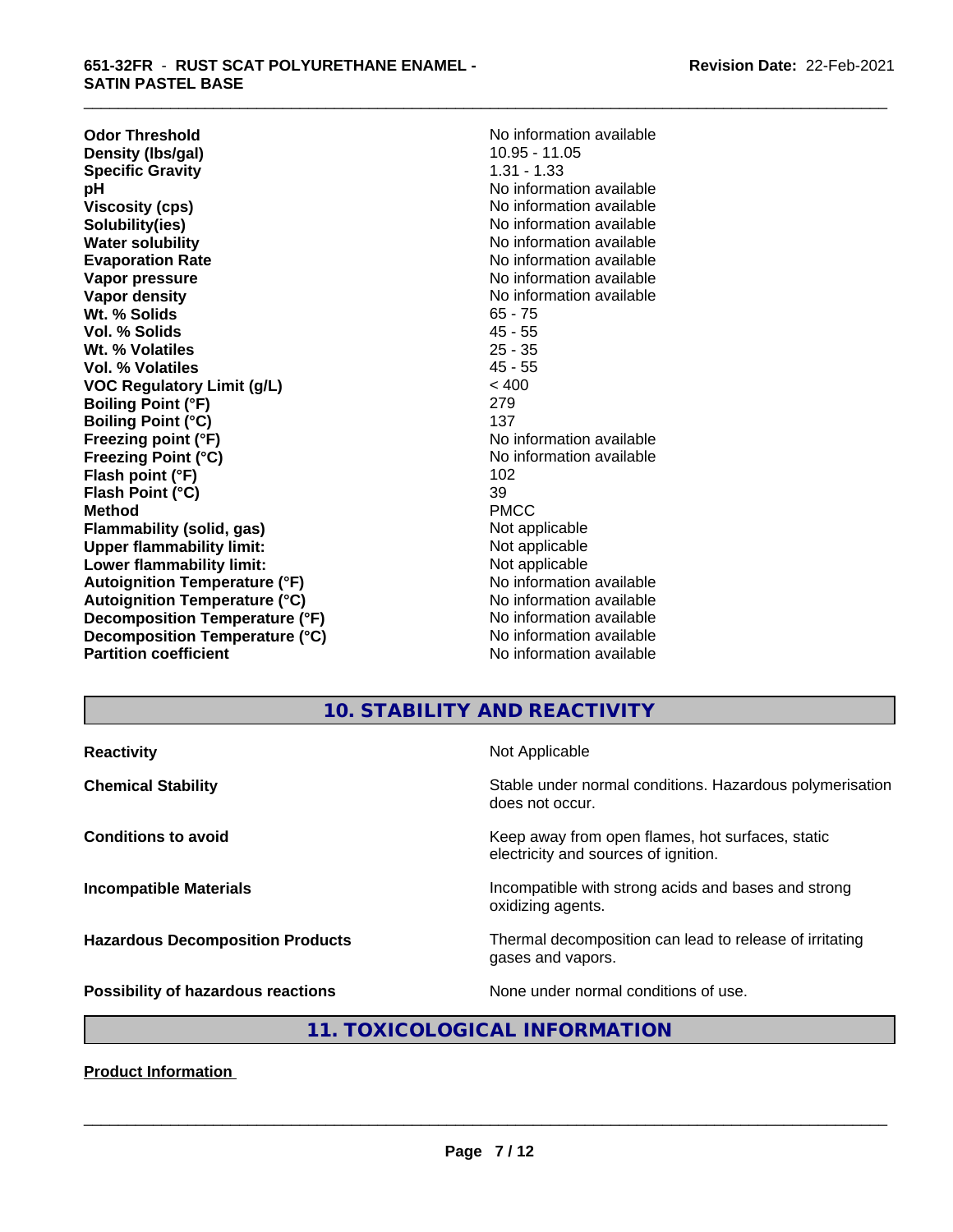| Information on likely routes of exposure                                     |                                                                                                                                                                                                                                            |
|------------------------------------------------------------------------------|--------------------------------------------------------------------------------------------------------------------------------------------------------------------------------------------------------------------------------------------|
| <b>Principal Routes of Exposure</b>                                          | Eye contact, skin contact and inhalation.                                                                                                                                                                                                  |
| <b>Acute Toxicity</b><br><b>Product Information</b>                          | Repeated or prolonged exposure to organic solvents may<br>lead to permanent brain and nervous system damage.<br>Intentional misuse by deliberately concentrating and<br>inhaling vapors may be harmful or fatal.                           |
| Symptoms related to the physical, chemical and toxicological characteristics |                                                                                                                                                                                                                                            |
| <b>Symptoms</b>                                                              | No information available                                                                                                                                                                                                                   |
|                                                                              | Delayed and immediate effects as well as chronic effects from short and long-term exposure                                                                                                                                                 |
| Eye contact<br><b>Skin contact</b>                                           | Contact with eyes may cause irritation.<br>May cause skin irritation and/or dermatitis. Prolonged skin<br>contact may defat the skin and produce dermatitis.                                                                               |
| <b>Inhalation</b>                                                            | High vapor / aerosol concentrations are irritating to the<br>eyes, nose, throat and lungs and may cause headaches,<br>dizziness, drowsiness, unconsciousness, and other central<br>nervous system effects.                                 |
| Ingestion                                                                    | Ingestion may cause irritation to mucous membranes.<br>Small amounts of this product aspirated into the<br>respiratory system during ingestion or vomiting may cause<br>mild to severe pulmonary injury, possibly progressing to<br>death. |
| <b>Sensitization</b>                                                         | May cause an allergic skin reaction.                                                                                                                                                                                                       |
| <b>Neurological Effects</b>                                                  | No information available.                                                                                                                                                                                                                  |
| <b>Mutagenic Effects</b>                                                     | No information available.                                                                                                                                                                                                                  |
| <b>Reproductive Effects</b><br><b>Developmental Effects</b>                  | May damage fertility or the unborn child.<br>No information available.                                                                                                                                                                     |
| <b>Target organ effects</b>                                                  | No information available.                                                                                                                                                                                                                  |
| <b>STOT - single exposure</b>                                                | No information available.                                                                                                                                                                                                                  |
| <b>STOT - repeated exposure</b>                                              | Causes damage to organs through prolonged or repeated<br>exposure if inhaled.                                                                                                                                                              |
| Other adverse effects                                                        | No information available.                                                                                                                                                                                                                  |
| <b>Aspiration Hazard</b>                                                     | May be harmful if swallowed and enters airways. Small<br>amounts of this product aspirated into the respiratory<br>system during ingestion or vomiting may cause mild to<br>severe pulmonary injury, possibly progressing to death.        |
| <b>Numerical measures of toxicity</b>                                        |                                                                                                                                                                                                                                            |
| The following values are calculated based on chapter 3.1 of the GHS document |                                                                                                                                                                                                                                            |
| <b>ATEmix (oral)</b><br><b>ATEmix (inhalation-dust/mist)</b>                 | 28707 mg/kg<br>130 mg/L                                                                                                                                                                                                                    |
| <b>Component Information</b>                                                 |                                                                                                                                                                                                                                            |

| $n \cdot m$<br><br>mcar r<br>णवागाः<br>л. н. | D <sub>50</sub><br>◡              | D <sub>50</sub><br>ma.<br>Jer | $\mathsf{L} \mathsf{C}50$<br>юл<br>amalar |
|----------------------------------------------|-----------------------------------|-------------------------------|-------------------------------------------|
| ıtanıum<br>m dioxide                         | 0000<br>⋻∼<br>ma/ka<br>nai<br>uuu |                               |                                           |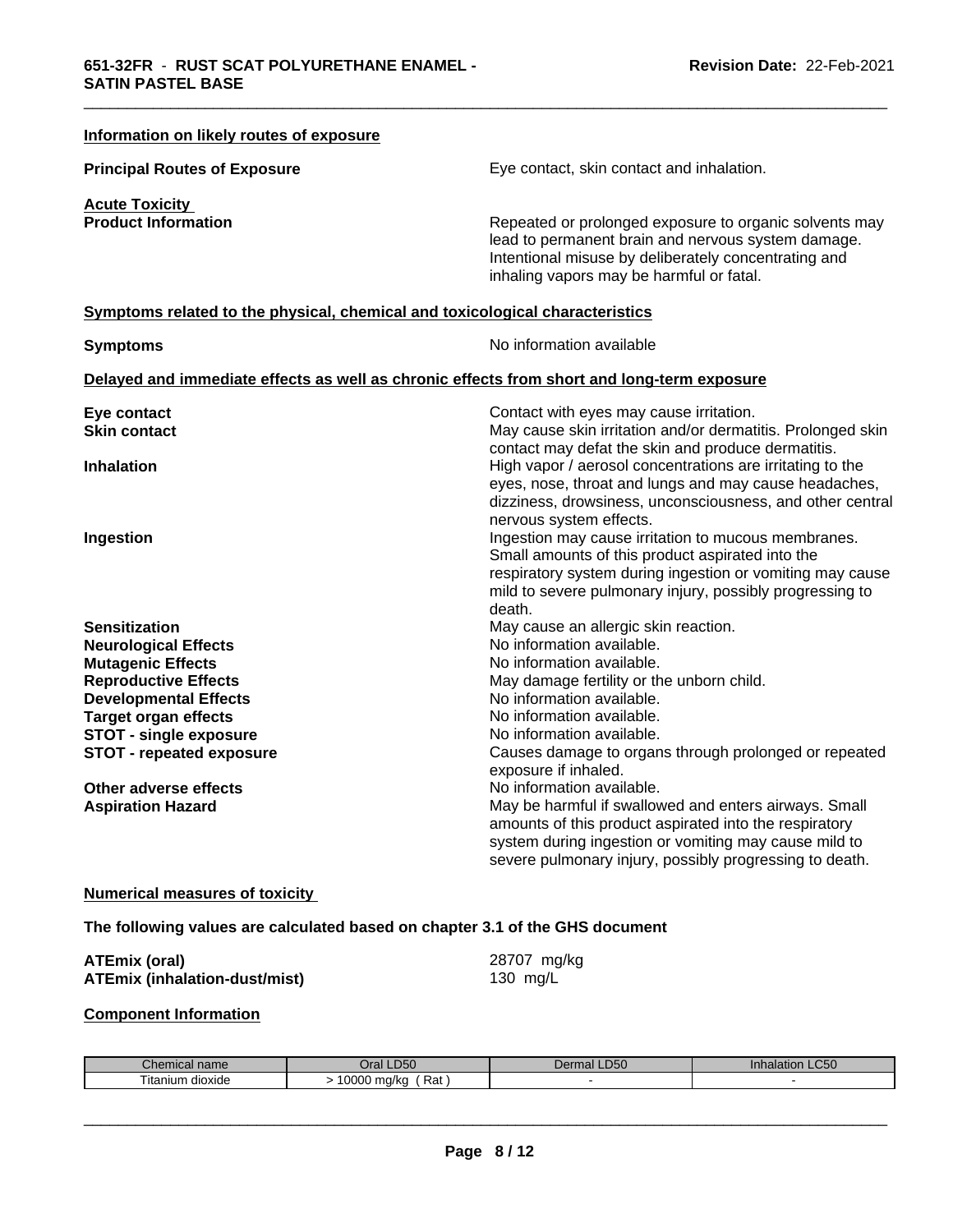| 13463-67-7                                                  |                                                |                              |                                      |
|-------------------------------------------------------------|------------------------------------------------|------------------------------|--------------------------------------|
| Distillates, petroleum, hydrotreated<br>light<br>64742-47-8 | $>$ 5000 mg/kg (Rat)                           | $>$ 2000 mg/kg (Rabbit)      | $> 5.2$ mg/L (Rat) 4 h               |
| Hydrotreated heavy naphtha,<br>petroleum<br>64742-48-9      | $>6000$ mg/kg (Rat)                            | $>$ 3160 mg/kg (Rabbit)      | $> 8500$ mg/m <sup>3</sup> (Rat) 4 h |
| Solvent naphtha, petroleum, light<br>aromatic<br>64742-95-6 | $= 8400$ mg/kg (Rat)                           | $>$ 2000 mg/kg (Rabbit)      | $= 3400$ ppm (Rat) 4 h               |
| 1,2,4-Trimethylbenzene<br>$95 - 63 - 6$                     | $=$ 3280 mg/kg (Rat)                           | $> 3160$ mg/kg (<br>(Rabbit) | $= 18$ g/m <sup>3</sup> (Rat) 4 h    |
| Silica amorphous<br>7631-86-9                               | $= 7900$ mg/kg (Rat)                           | $>$ 2000 mg/kg (Rabbit)      | $> 2.2$ mg/L (Rat) 1 h               |
| Zinc phosphate<br>7779-90-0                                 | $>$ 5000 mg/kg (Rat)                           |                              |                                      |
| Cobalt bis(2-ethylhexanoate)<br>136-52-7                    |                                                | $> 5000$ mg/kg (<br>(Rabbit) | $> 10$ mg/L (Rat) 1 h                |
| Trimethylolpropane<br>77-99-6                               | $= 14100$ mg/kg (Rat)<br>$= 14000$ mg/kg (Rat) |                              | $> 0.29$ mg/L<br>Rat ) 4 h           |

#### **Chronic Toxicity**

#### **Carcinogenicity**

*The information below indicateswhether each agency has listed any ingredient as a carcinogen:.*

| Chemical name                | <b>IARC</b>                    | <b>NTP</b>                   |
|------------------------------|--------------------------------|------------------------------|
|                              | 2B - Possible Human Carcinogen |                              |
| Titanium dioxide             |                                |                              |
|                              | - Human Carcinogen             | Known Human Carcinogen       |
| Silica, crystalline          |                                |                              |
|                              | 2B - Possible Human Carcinogen | Reasonably Anticipated Human |
| Cobalt bis(2-ethylhexanoate) |                                | Carcinogen                   |

• Crystalline Silica has been determined to be carcinogenic to humans by IARC (1) when in respirable form. Risk of cancer depends on duration and level of inhalation exposure to spray mist or dust from sanding the dried paint.

• Although IARC has classified titanium dioxide as possibly carcinogenic to humans (2B), their summary concludes: "No significant exposure to titanium dioxide is thought to occur during the use of products in which titanium dioxide is bound to other materials, such as paint."

• Cobalt and cobalt compounds are listed as possible human carcinogens by IARC (2B). However, there is inadequate evidence of the carcinogenicity of cobalt and cobalt compounds in humans.

#### **Legend**

IARC - International Agency for Research on Cancer NTP - National Toxicity Program OSHA - Occupational Safety & Health Administration

**12. ECOLOGICAL INFORMATION**

### **Ecotoxicity Effects**

The environmental impact of this product has not been fully investigated.

#### **Product Information**

#### **Acute Toxicity to Fish**

No information available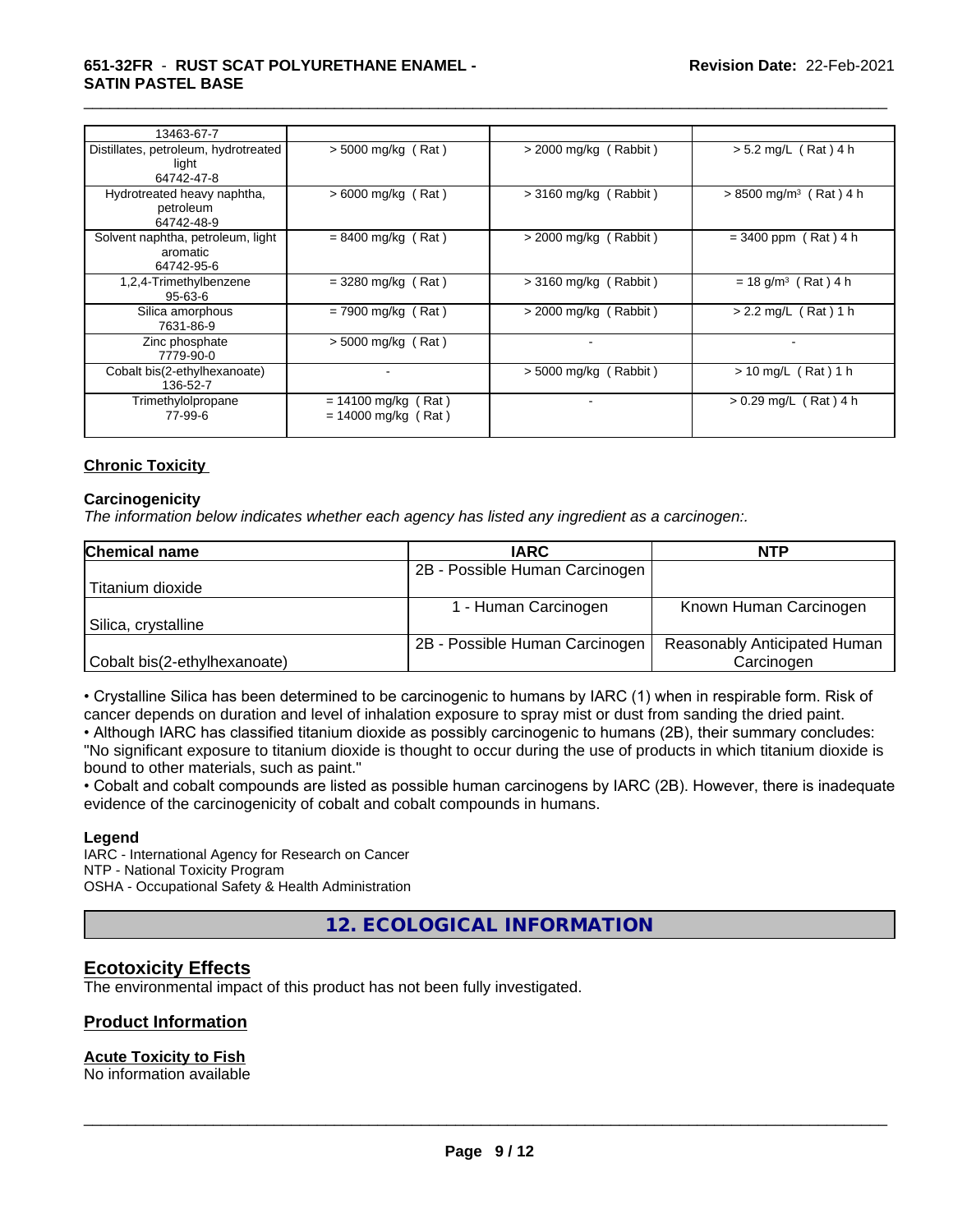### **Acute Toxicity to Aquatic Invertebrates**

No information available

#### **Acute Toxicity to Aquatic Plants**

No information available

#### **Persistence / Degradability**

No information available.

#### **Bioaccumulation**

There is no data for this product.

#### **Mobility in Environmental Media**

No information available.

#### **Ozone**

No information available

# **Component Information**

#### **Acute Toxicity to Fish**

Titanium dioxide  $LC50:$  > 1000 mg/L (Fathead Minnow - 96 hr.)

#### **Acute Toxicity to Aquatic Invertebrates**

No information available

#### **Acute Toxicity to Aquatic Plants**

No information available

|                                | 13. DISPOSAL CONSIDERATIONS                                                                                                                                                                                                           |
|--------------------------------|---------------------------------------------------------------------------------------------------------------------------------------------------------------------------------------------------------------------------------------|
| <b>Waste Disposal Method</b>   | Dispose of in accordance with federal, state, provincial, and local regulations.<br>Local requirements may vary, consult your sanitation department or<br>state-designated environmental protection agency for more disposal options. |
| <b>Empty Container Warning</b> | Emptied containers may retain product residue. Follow label warnings even after<br>container is emptied. Residual vapors may explode on ignition.                                                                                     |
|                                | 14. TRANSPORT INFORMATION                                                                                                                                                                                                             |

#### **TDG**<br>**Proper Shipping Name** PAINT **Proper Shipping Name Hazard class** 3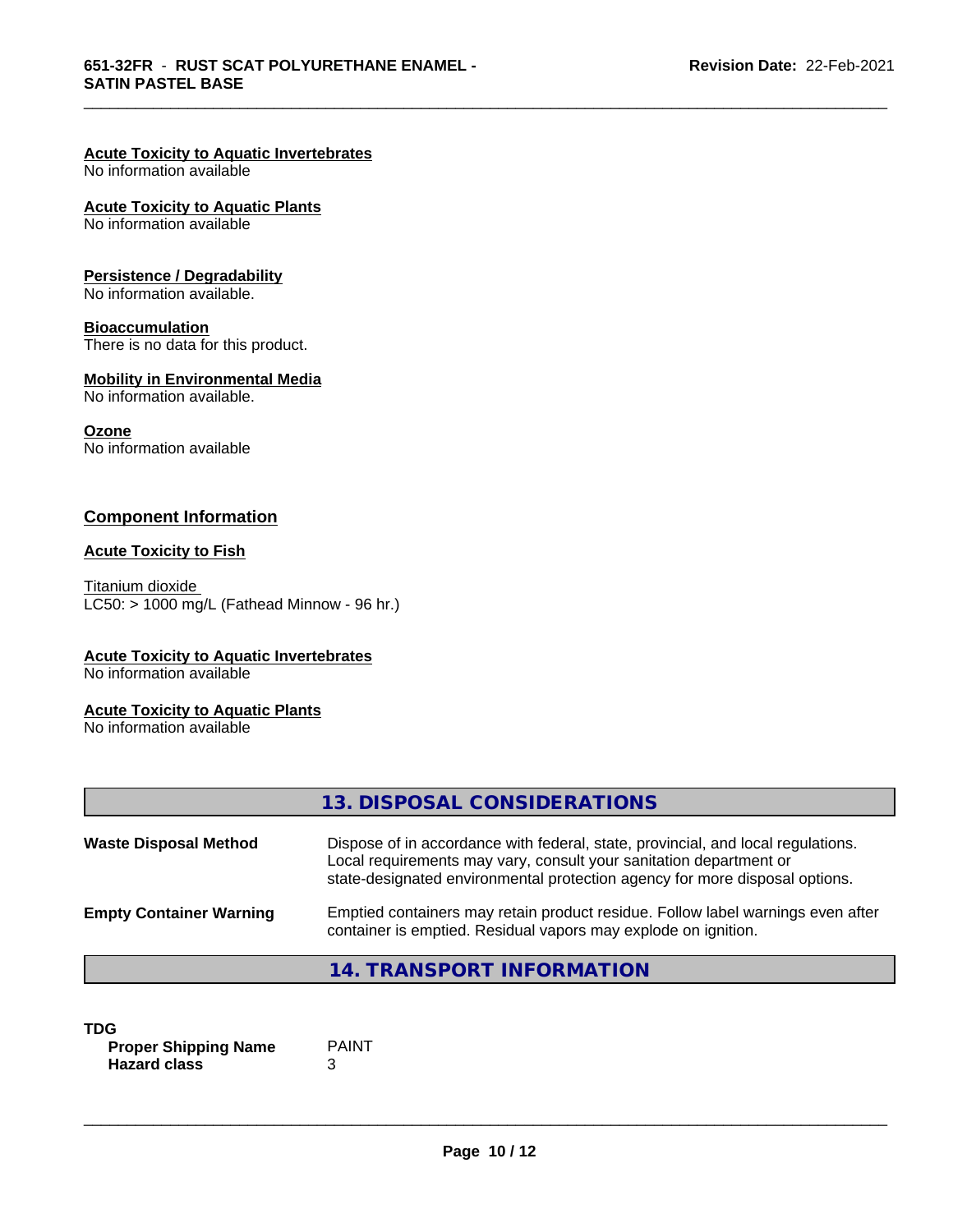| UN-No.               | UN1263                |
|----------------------|-----------------------|
| <b>Packing Group</b> | Ш                     |
| <b>Description</b>   | UN1263. PAINT, 3. III |

In Canada, Class 3 flammable liquids may be reclassified as non-regulated for domestic ground transportation if they meet the requirements of TDG General Exemption SOR/2008-34.

| <b>ICAO / IATA</b> | Contact the preparer for further information. |
|--------------------|-----------------------------------------------|
|--------------------|-----------------------------------------------|

**IMDG / IMO Contact the preparer for further information.** 

# **15. REGULATORY INFORMATION**

### **International Inventories**

| <b>TSCA: United States</b> | Yes - All components are listed or exempt. |
|----------------------------|--------------------------------------------|
| <b>DSL: Canada</b>         | Yes - All components are listed or exempt. |

# **National Pollutant Release Inventory (NPRI)**

#### **NPRI Parts 1- 4**

This product contains the following Parts 1-4 NPRI chemicals:

| <b>Chemical name</b>   | <b>CAS No.</b> | Weiaht-% | <b>NPRI Parts 1-4</b> |
|------------------------|----------------|----------|-----------------------|
| '.2.4-Trimethvlbenzene | 95-63-6        | 5%       | ∟isted                |

#### **NPRI Part 5**

This product contains the following NPRI Part 5 Chemicals:

| <b>Chemical name</b>                 | CAS No.    | Weight-%   | <b>NPRI Part 5</b> |  |
|--------------------------------------|------------|------------|--------------------|--|
| Distillates, petroleum, hydrotreated | 64742-47-8 | $10 - 30%$ | Listed             |  |
| liaht                                |            |            |                    |  |
| Stoddard solvent                     | 8052-41-3  | $5 - 10%$  | Listed             |  |
| Hydrotreated heavy naphtha,          | 64742-48-9 | 1 - 5%     | Listed             |  |
| petroleum                            |            |            |                    |  |
| Solvent naphtha, petroleum, light    | 64742-95-6 | 1 - 5%     | Listed             |  |
| aromatic                             |            |            |                    |  |
| 1,2,4-Trimethylbenzene               | 95-63-6    | 1 - 5%     | Listed             |  |
|                                      |            |            |                    |  |

#### **WHMIS Regulatory Status**

This product has been classified in accordance with the hazard criteria of the Hazardous Products Regulations (HPR) and the SDS contains all the information required by the HPR.

| ш | w |  |
|---|---|--|
|   |   |  |

**Health:**  $2^*$  **Flammability:** 2 **Reactivity:** 0 **PPE:** -

 $\overline{\phantom{a}}$  ,  $\overline{\phantom{a}}$  ,  $\overline{\phantom{a}}$  ,  $\overline{\phantom{a}}$  ,  $\overline{\phantom{a}}$  ,  $\overline{\phantom{a}}$  ,  $\overline{\phantom{a}}$  ,  $\overline{\phantom{a}}$  ,  $\overline{\phantom{a}}$  ,  $\overline{\phantom{a}}$  ,  $\overline{\phantom{a}}$  ,  $\overline{\phantom{a}}$  ,  $\overline{\phantom{a}}$  ,  $\overline{\phantom{a}}$  ,  $\overline{\phantom{a}}$  ,  $\overline{\phantom{a}}$ 

**HMIS Legend** 0 - Minimal Hazard